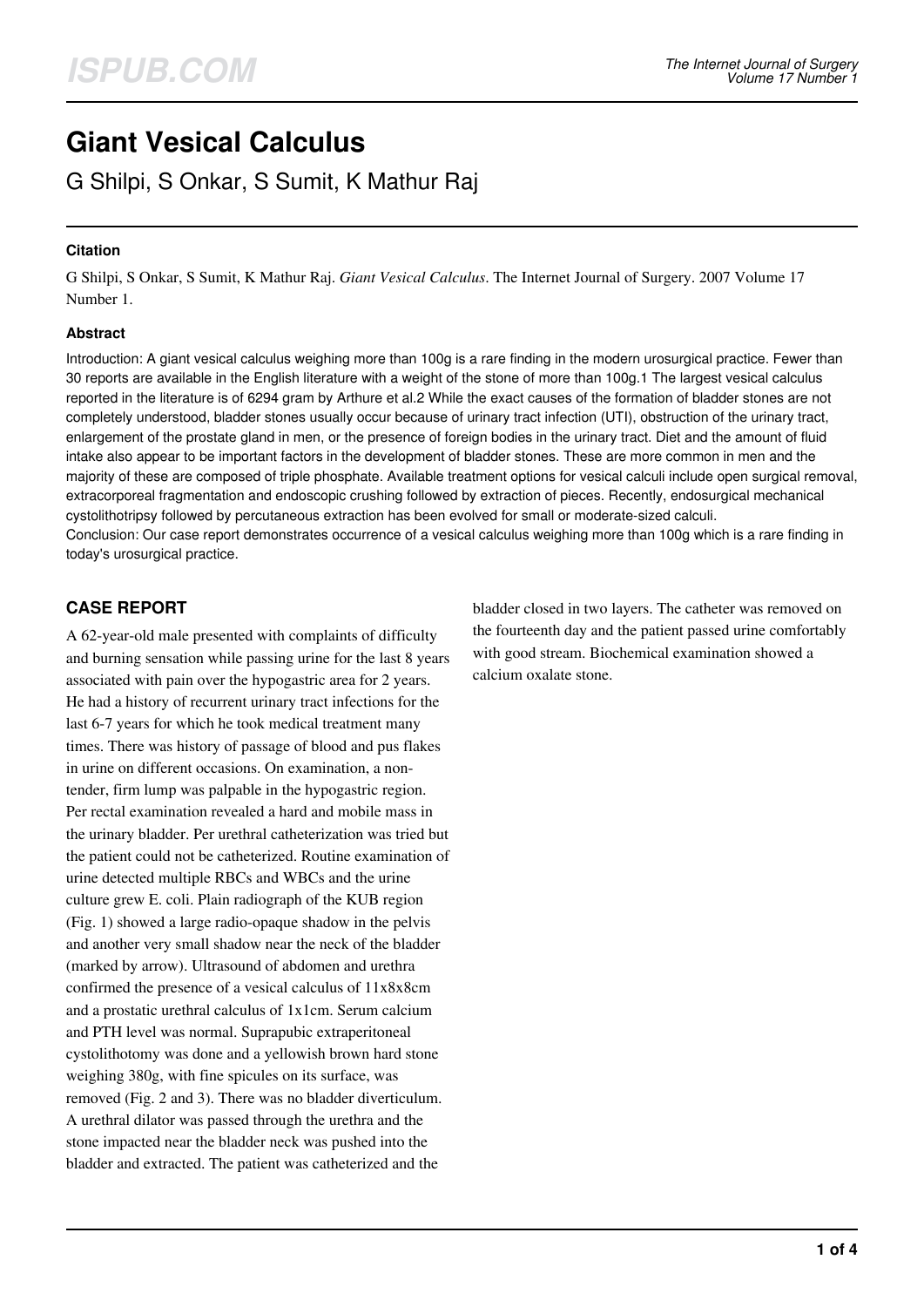#### **Figure 1**

Figure 1: Plain radiograph of the KUB region showing a large radio-opaque shadow in the pelvis and another very small shadow near the neck of the bladder (marked by arrow).



## **Figure 2**

Figure 2: Large yellowish brown stone being extracted from the urinary bladder.



## **Figure 3**

Figure 3: Specimen of large hard stone weighing 380g with fine spicules on its surface.



# **DISCUSSION**

Urinary bladder calculi are a rare clinical entity (accounting for 5% of all urinary calculi).  $_{3,4}$  Giant vesical calculi weighing more than 100g are even rarer, especially in today's modern urologic practice.  $_{1,4}$  This is supported by the fact that only about 30 cases of urinary bladder calculi having more than 100g of weight have been reported in the English literature.  $_1$  The largest one ever reported in the history is of 6294g by Arthure et al.  $_2$ 

Females are generally less commonly affected than males as ninety-five percent of all bladder stones occur in men. 3,5 Bladder calculi most often occur in conditions of chronic urinary retention, bladder outlet obstruction or urinary tract infection. 3,5 These conditions are commonly precipitated by development of a bladder diverticulum  $_{5,6}$ , benign prostatic hypertrophy in males, genital prolapse in females  $_3$  or urethral stricture. Prolonged catheterisation, neurogenic bladder, foreign body and trauma are other rarer causes. There are case reports of formation of bladder stones around a foreign body, sutures, catheters or other objects introduced into the bladder which act as a nidus for stone formation. Pomerantz et al. have reported a rare case of formation of urinary bladder calculus around an arterial graft, which was incorporated in the bladder.  $<sub>5</sub>$  It is thought that a giant vesical</sub> calculus develops from the nidus of the infected material or from a single ureteric calculus with progressive layer-wise deposition of calcified matrix. Thus, each of the earlier stated factors may mutually contribute to the formation of a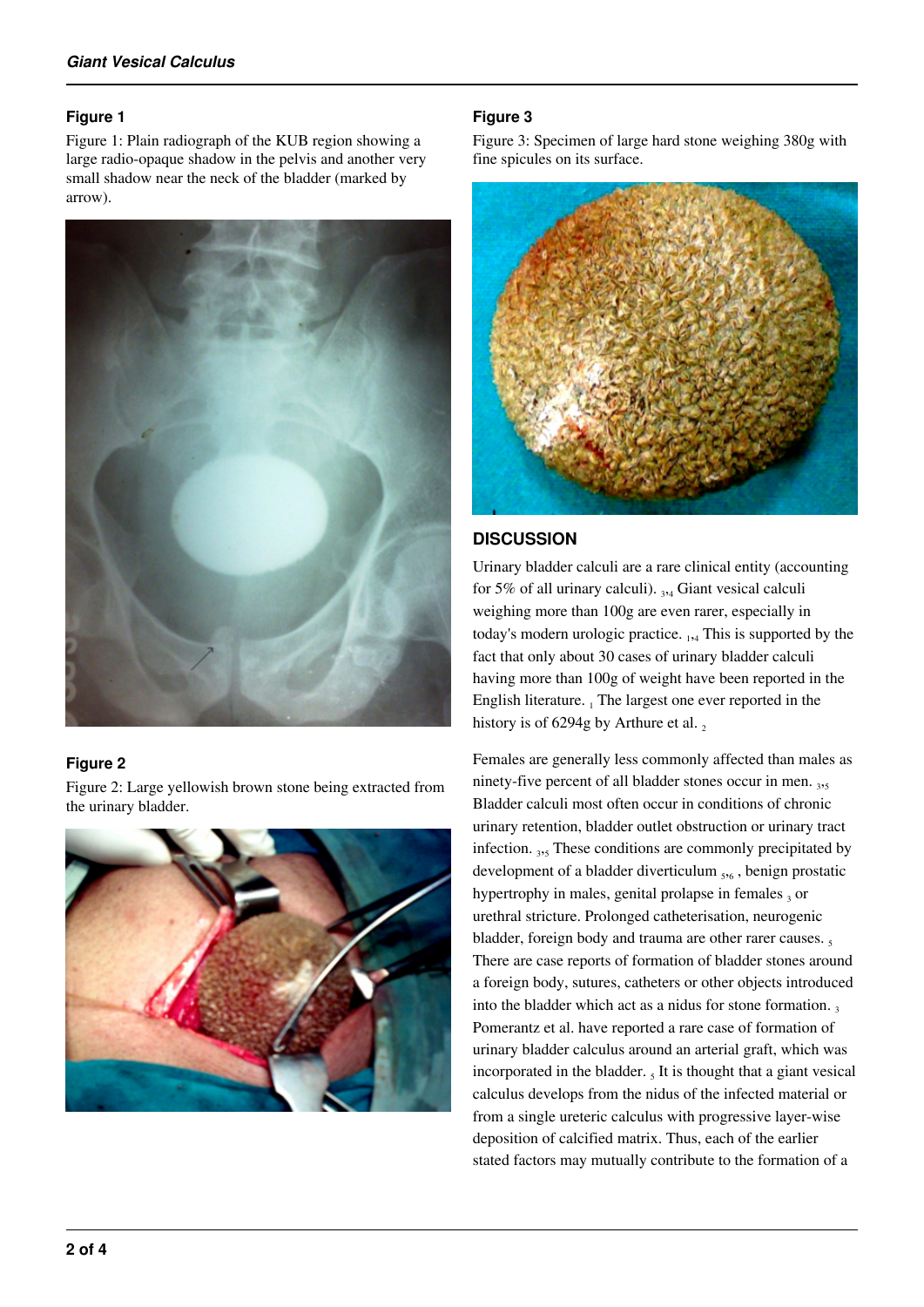calculus.  $_7$  Also, studies have indicated that infection may not be the inciting factor in stone formation, but may play a major role in further stone crystallization.

Most of the vesical calculi are composed of triple phosphate, calcium carbonate, and calcium oxalate. Becher et al. have reported a giant uric acid vesical calculus of 235g with a minor component of asymmetrical calcium oxalate. Presentation of patients with giant vesical calculus is commonly with recurrent urinary tract infection, hematuria, inability to pass urine and azotaemia. <sub>8</sub> Complaints of suprapubic discomfort or pain may or may not be there. Patients in urinary retention caused by a vesical calculus usually pass urine in supine position. Chronic obstruction to urine flow due to a vesical calculus further leads to infection, and, rarely, bladder perforation, <sub>9,10</sub> hydronephrosis, and acute renal failure. 1,8

The majority of bladder calculi are radiopaque and detected by plain radiograph. Other investigations which can show bladder calculi are ultrasound, CT-scan, magnetic resonance imaging and intravenous urogram but contrast-enhanced CT is the investigation of choice as it has remarkable sensitivity in detecting urinary tract stones, including uric acid stones. It can reveal the concentric nature of stones.

Various surgical modalities are available for vesical calculi which include open surgical removal, extracorporeal fragmentation and endoscopic crushing followed by extraction of pieces. For giant stones open surgery has been recommended as the best modality. <sub>8</sub> Recently, endosurgical mechanical cystolithotripsy followed by percutaneous extraction has been evolved for small or moderate-sized calculi. It has an added advantage as it can be combined with a corrective procedure for bladder outlet obstruction. Electrohydraulic shockwave lithotripsy (EHSWL) is preferably to be avoided in hard, large vesical calculi and if the stone is in a diverticulum or stuck to the mucosa.  $_{12}$ 

# **CORRESPONDENCE TO**

Dr. Shilpi Gupta Senior Resident of Surgery, Department of Surgery, M.G.M Medical College & M.Y. Hospital, Indore. Madhya Pradesh, India-452001 (Contact no.: +91-94253-42100) (email: drguptashilpi@gmail.com )

## **References**

1. Becher RM, Tolia BM, Newman HR. Giant vesical calculus. JAMA 1976; 239: 2272-3. 2. Harrison JH, et al. Campbell's Urology. 4th ed., Philadelphia WB Saunders Co. 1978; 853-4. 3. Schwartz BF, Stoller MZ. The vesical calculus. Urol Clin North Am 2000; 27: 333-46. 4. Besiland C, Anderson M. Giant urinary bladder stone. Tideskr Nor Laegeloren. 2000; 120: 573-4. 5. Pomerantz PA. Giant vesical calculus formed around arterial graft incorporated into bladder. Urology 1989; 33: 57-8. 6. Di Tonno F, Forte M, Guidoni E, et al. A giant bladder stone. Br J Urol 1988; 62: 90-91. 7. Leach GE, Fitzpatrick TJ. Giant vesical calculi in the female. Urology 1981; 17: 274-275. 8. Maheshwari PN, Oswal AT, Bansal M. Percutaneous

cystolithotomy for vesical calculi: a better approach. Tech-Urol 1999; 5: 40-2. 9. Kaur N, Attam A, Gupta A, Amratash. Spontaneous

bladder rupture caused by a giant vesical calculus. Int Urol Nephrol 2006: 38: 487-489.

10. Basu A, Mojahid I, Williamson EP. Spontaneous bladder rupture resulting from giant vesical calculus. Br J Urol 1994; 74: 385-386.

11. Asci R, Aybek Z, Sarikaya S, Buyukalpelli, Yilmaz AF. The management of vesical calculi with optical mechanical cystolithotripsy and transurethral prostatectomy: is it safe and effective? BJU Inter 1999; 84: 332-6.

12. Zhaowu Z, Xiwen, Fenling Z. Experience with electrohydraulic shockwave lithotripsy in the treatment of vesical calculi. BJU 1988; 61: 498-9.